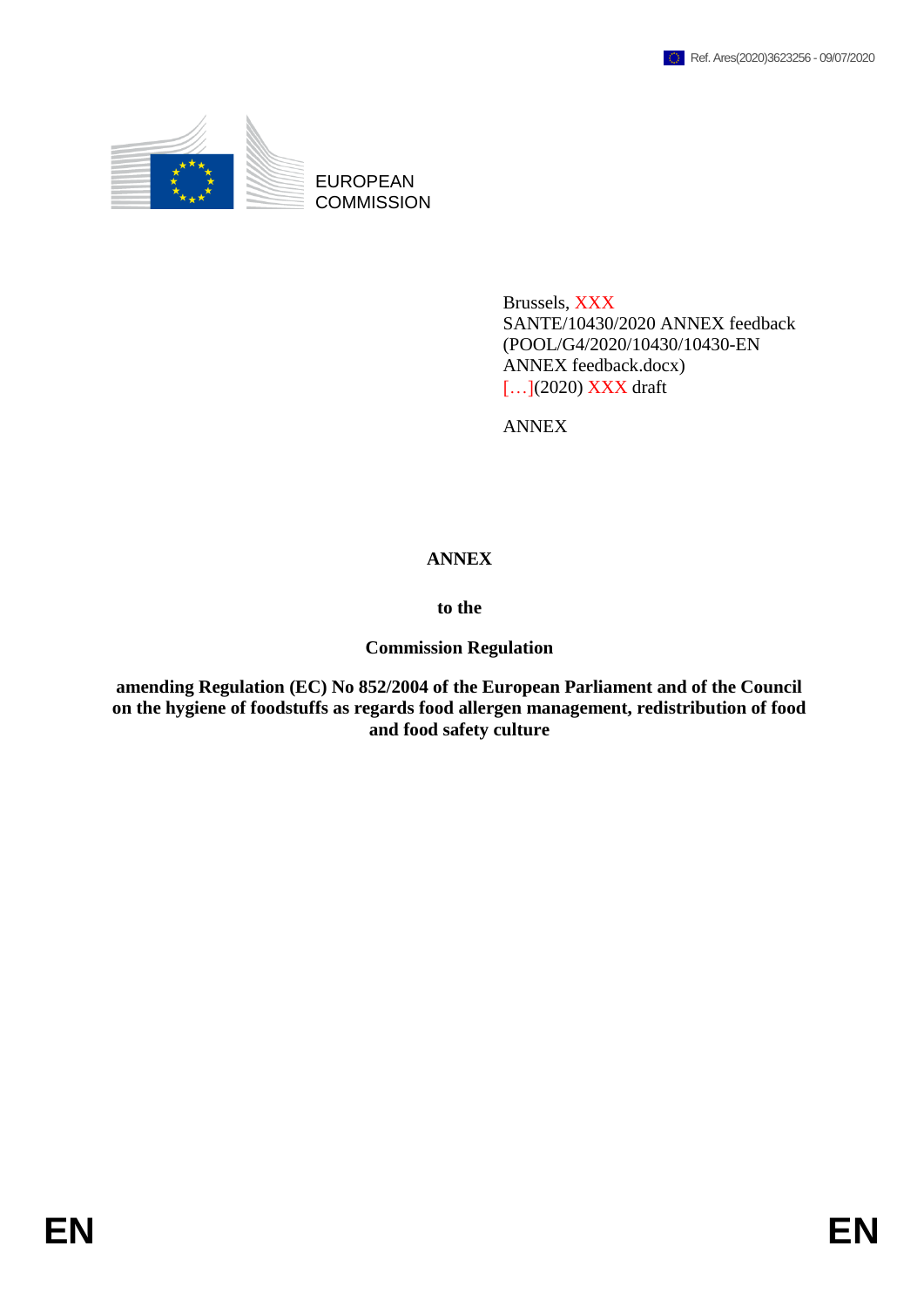# **ANNEX**

(1) Annex I to Regulation (EC) No 852/2004 is amended as follows:

In Part A, Section II, the following point 5a is inserted:

'5a. Equipment, conveyances and/or containers used for the harvesting, transport or storage of one of the substances or products causing allergies or intolerances, referred to in Annex II to Regulation (EU) No 1169/2011, shall not be used for the harvesting, transport or storage of any food not containing that substance or product, unless the equipment, conveyances and/or containers have been cleaned and checked at least for the absence of any visible debris of that substance or product.'

- (2) Annex II to Regulation (EC) No 852/2004 is amended as follows:
- (a) The introduction is replaced by the following:

### 'INTRODUCTION

Chapters V, Va, VI, VII, VIII, IX, X, XI, XIa and XII apply to all stages of production, processing and distribution of food. The remaining Chapters apply as follows:

- Chapter I applies to all food premises, except premises to which Chapter III applies;
- Chapter II applies to all rooms where food is prepared, treated or processed, except dining areas and premises to which Chapter III applies;
- Chapter III applies to those premises listed in the heading of that Chapter;
- Chapter IV applies to all transportation;
- (b) The following Chapter Va is inserted after Chapter V:

# ' CHAPTER Va

# **Redistribution of food**

Food business operators may redistribute food for the purpose of food donation subject to the following conditions:

- (1) Food business operators shall routinely check if food under their responsibility is not injurious to health and fit for human consumption in accordance with Article 14(2) of Regulation (EC) No  $178/2002<sup>1</sup>$ . If not the case, food business operators may redistribute food in accordance with point (2):
	- for food for which a 'use by' date is applied in accordance with Article 24 of Regulation (EU) No 1169/2011, before the expiry of that date;
	- for food for which a date of minimum durability is applied in accordance with Article  $2(2)(r)$  of Regulation (EU) No 1169/2011, up to and after that date, or,
	- for food for which a date of minimum durability is not required in accordance with point 1(d) of Annex X to Regulation (EU) No 1169/2011, at any time provided.

 $\mathbf{1}$ 

Regulation (EC) No 178/2002 of the European Parliament and of the Council of 28 January 2002 laying down the general principles and requirements of food law, establishing the European Food Safety Authority and laying down procedures in matters of food safety (OJ L 31, 1.2.2002, p. 1)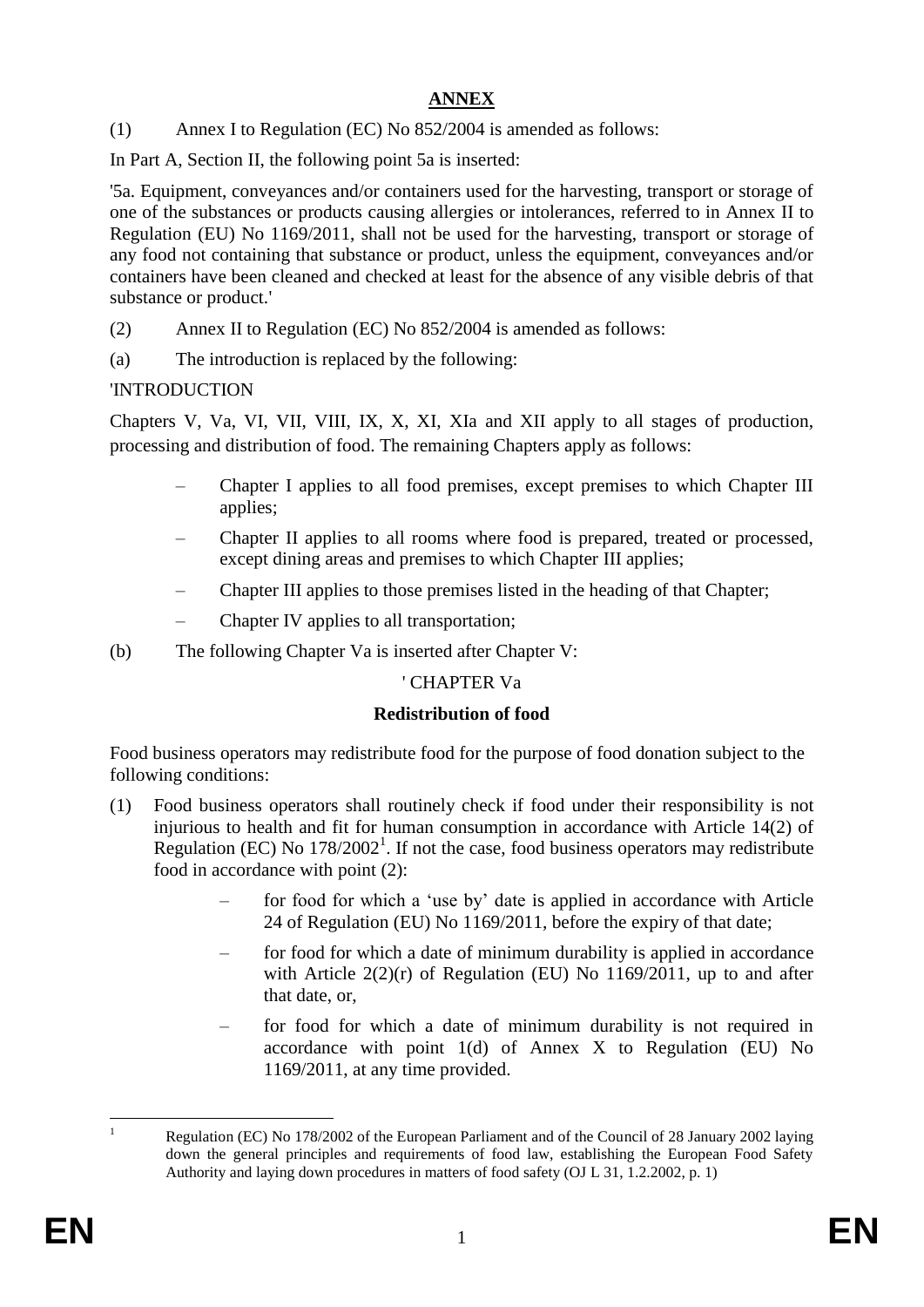- (2) Food business operators handling food referred to in point 1, shall assess if food is not injurious to health and fit for human consumption by taking into account at least the following:
	- the date of minimum durability or the 'use by' date, ensuring sufficient remaining shelf-life left to allow for the safe redistribution and use by the final consumer;
	- the integrity of the packaging, when applicable;
	- the proper storage and transport conditions, including applicable temperature requirements;
	- the date of freezing in accordance with point  $2(b)$  of Section IV of Annex II to Regulation (EC) No 853/2004 of the European Parliament and of the Council<sup>2</sup>, when applicable;
	- the organoleptic conditions;
	- the assurance of traceability in accordance with Commission Implementing Regulation (EU) No  $931/2011^3$ , in case of products of animal origin.

(c) In Chapter IX, the following point 9 is inserted:

'9 Equipment, conveyances and/or containers used for the processing, handling, transport or storage of one of the substances or products causing allergies or intolerances, referred to in Annex II to Regulation (EU) No 1169/2011, shall not be used for the processing, handling, transport or storage of any food, not containing that substance or product, unless the equipment, conveyances and/or containers have been cleaned and checked at least for the absence of any visible debris of that substance or product.'

(d) The following Chapter XIa is inserted after Chapter XI:

#### **'**CHAPTER XIa

#### **Food Safety Culture**

- 1. Food business operators shall establish, maintain and provide evidence of an appropriate food safety culture by fulfilling the following requirements:
	- (a) commitment of the management, in accordance with point 2, and all employees to the safe production and distribution of food;
	- (b) leadership towards the production of safe food and to engage all employees in food safety practices;
	- (c) awareness of food safety hazards and of the importance of food safety and hygiene by all employees in the business;
	- (d) open and clear communication between all employees in the business, within an activity and between consecutive activities, including communication of deviations and expectations;

 $\overline{\phantom{a}}$ <sup>2</sup> Regulation (EC) No 853/2004 of the European Parliament and of the Council of 29 April 2004 laying down specific hygiene rules for food of animal origin (OJ L 139, 30.4.2004, p. 55)

<sup>&</sup>lt;sup>3</sup><br><sup>3</sup> Commission Implementing Regulation (EU) No 931/2011 of 19 September 2011 on the traceability requirements set by Regulation (EC) No 178/2002 of the European Parliament and of the Council for food of animal origin (OJ L 242, 20.9.2011, p. 2)